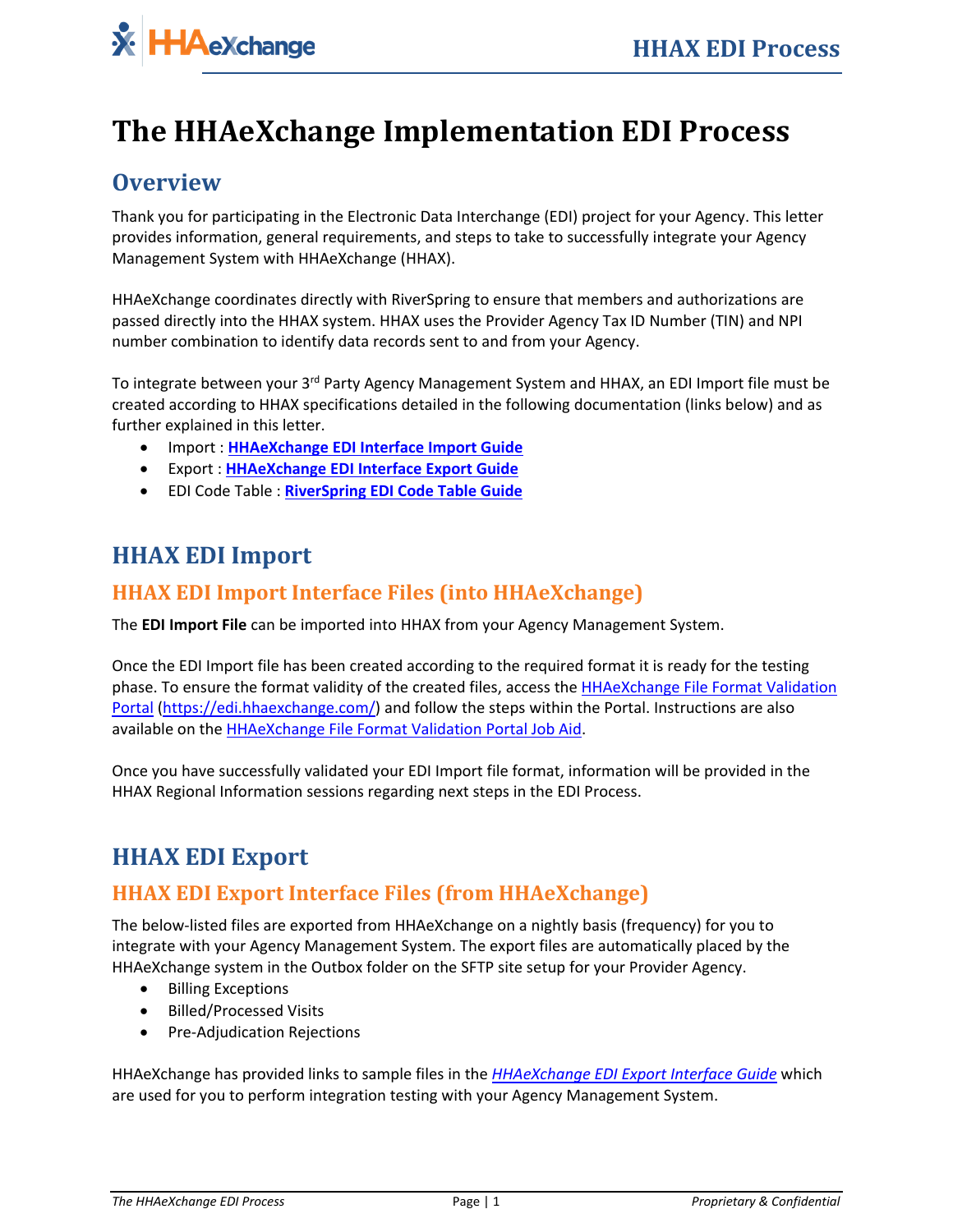# **Production Process and Transmission Frequency**

The import and export files detailed in this letter make up the entirety of the integration files for production. While HHAeXchange places Export files on the SFTP server on a nightly basis, RiverSpring can determine the required frequency for integrating the Import files into the HHAX Provider Portal.

# **Timeline and Steps for EDI Integration Readiness**

If your Agency plans to produce the required EDI Import file format, then follow the steps outlined below for guidance and expectations throughout the EDI Integration process.

| <b>Step</b>  | <b>Timeline Dates</b>                                                                                                                                                               | <b>Expectations</b>                                                                                                                                                                                                                                                                                                                                                                                                                                                                                                                                                      |
|--------------|-------------------------------------------------------------------------------------------------------------------------------------------------------------------------------------|--------------------------------------------------------------------------------------------------------------------------------------------------------------------------------------------------------------------------------------------------------------------------------------------------------------------------------------------------------------------------------------------------------------------------------------------------------------------------------------------------------------------------------------------------------------------------|
| $\mathbf{1}$ | <b>Monday, May 2, 2022</b>                                                                                                                                                          | Initiate contact with HHAX to address any questions<br>regarding the integration process<br>Contact EDIsupport@hhaexchange.com with a subject line of<br>"RiverSpring Integration" to ask questions of the EDI team.                                                                                                                                                                                                                                                                                                                                                     |
| 2            | <b>Monday, May 2, 2022</b><br>Wednesday, May 4, 2022<br>Thursday, May 5, 2022<br>Wednesday, May 11, 2022<br><b>Friday, May 13, 2022</b><br>*Please select one session to<br>attend. | <b>Attend the Provider Information Session</b><br>Sessions are offered in the morning and afternoon and include<br>a demo of the HHAeXchange platform. Attendance is only<br>required for ONE (1) session as all provide the same<br>information. The pre-recorded webinar sessions allow for a<br>Q/A chat option to answer all questions.<br>Click here to register for the Provider Information Sessions                                                                                                                                                              |
| 3            | <b>Monday, May 9, 2022</b><br>Thursday, May 19, 2022                                                                                                                                | <b>Attend the EDI Provider Onboarding Webinar</b><br>Register for the EDI specific user training using the registration<br>link provided below. This training provides an understanding<br>of the HHAeXchange Provider Portal and the EDI integration<br>process.<br>Register here for the EDI Specific Webinar                                                                                                                                                                                                                                                          |
| 4            | Work with the EDI<br>Integration Team to<br>complete this task prior to<br>the RiverSpring Go-Live Date<br>of July 5, 2022                                                          | <b>Review File Format Specifications for Integration</b><br>Review the <b>HHAeXchange EDI Interface Import Guide</b> and the<br>HHAeXchange EDI Interface Export Guide to determine if you<br>have resources and the ability to produce the required EDI file<br>formats.<br>Create the required EDI Import interface file formats for your<br><b>Agency</b><br>Work with your Agency's technical team to create your EDI<br>Import files prior to testing.<br>Test Import File to verify successful format<br>Use the HHAeXchange File Format Validation Portal to test |
| 5            | Week of May 23-27, 2022                                                                                                                                                             | (validate) your Agency's EDI Import interface file format.<br><b>System User Training Webinar Week</b><br>Register and attend the training webinar week from Monday-<br>Friday. Each day a different aspect of HHAeXchange<br>functionality is reviewed with a live Q/A chat option allowing<br>Providers to ask questions related to the Provider Portal                                                                                                                                                                                                                |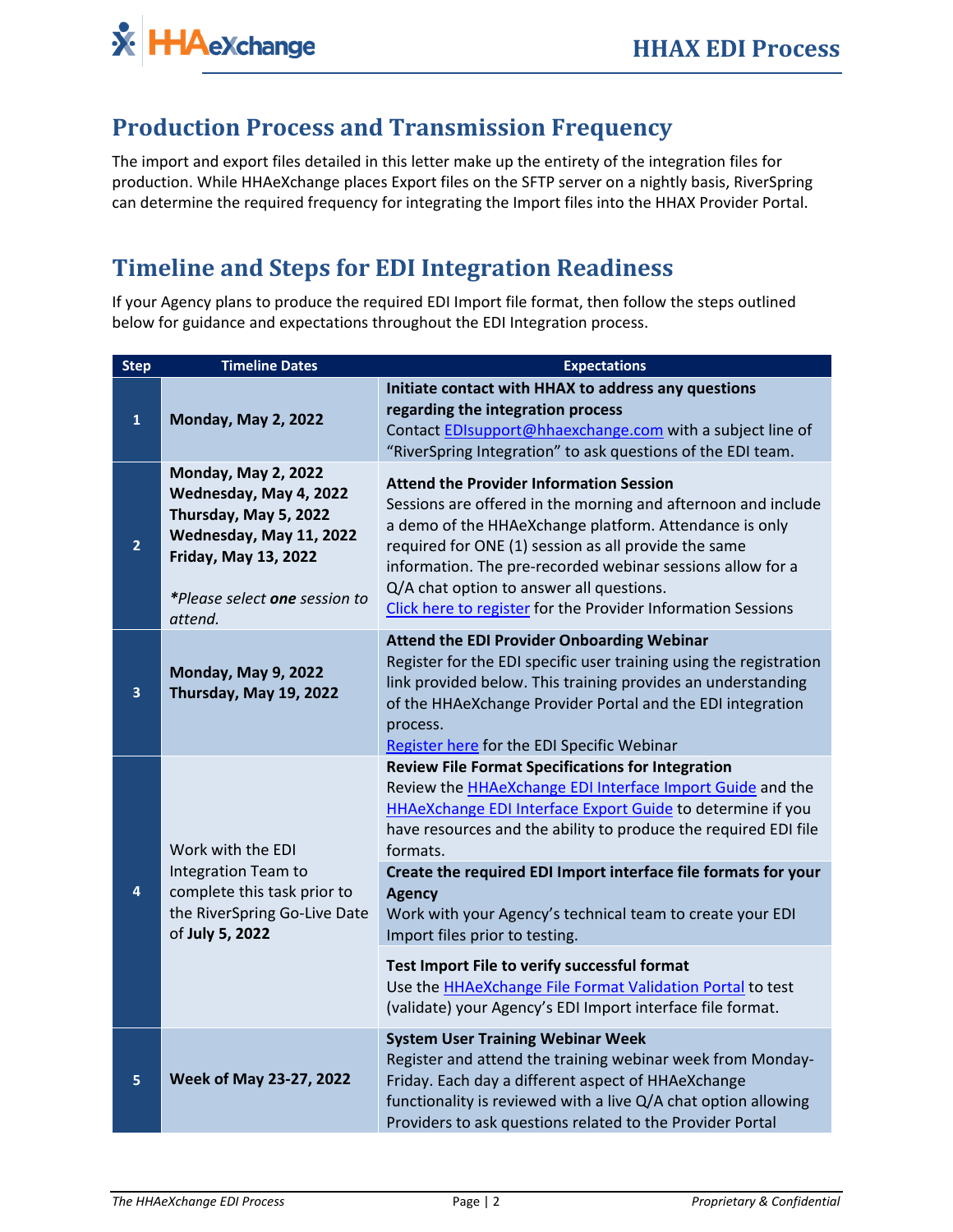

| <b>Step</b>             | <b>Timeline Dates</b>                                                        | <b>Expectations</b>                                                                     |                                                                                                                                                                                                                                                                                                                                                                                                                                                                                                                                                                                                                 |  |
|-------------------------|------------------------------------------------------------------------------|-----------------------------------------------------------------------------------------|-----------------------------------------------------------------------------------------------------------------------------------------------------------------------------------------------------------------------------------------------------------------------------------------------------------------------------------------------------------------------------------------------------------------------------------------------------------------------------------------------------------------------------------------------------------------------------------------------------------------|--|
|                         |                                                                              | functionalities. Each of the webinars are specific to the staff<br>role in your Agency: |                                                                                                                                                                                                                                                                                                                                                                                                                                                                                                                                                                                                                 |  |
|                         |                                                                              | <b>Day</b>                                                                              | <b>Topic</b>                                                                                                                                                                                                                                                                                                                                                                                                                                                                                                                                                                                                    |  |
|                         |                                                                              | $\mathbf{1}$                                                                            | Monday, May 23, 2022: Overview video                                                                                                                                                                                                                                                                                                                                                                                                                                                                                                                                                                            |  |
|                         |                                                                              | $\overline{2}$                                                                          | Tuesday, May 24, 2022: HHAX Management                                                                                                                                                                                                                                                                                                                                                                                                                                                                                                                                                                          |  |
|                         |                                                                              |                                                                                         | Wednesday, May 25, 2022: When registering below                                                                                                                                                                                                                                                                                                                                                                                                                                                                                                                                                                 |  |
|                         |                                                                              | 3                                                                                       | attend only the AM session on this day:                                                                                                                                                                                                                                                                                                                                                                                                                                                                                                                                                                         |  |
|                         |                                                                              |                                                                                         | <b>HHAX EVV (AM Session)</b>                                                                                                                                                                                                                                                                                                                                                                                                                                                                                                                                                                                    |  |
|                         |                                                                              | $\overline{a}$                                                                          | Thursday, May 26, 2022: Billing                                                                                                                                                                                                                                                                                                                                                                                                                                                                                                                                                                                 |  |
|                         |                                                                              | 5                                                                                       | Friday, May 27, 2022: Admin & Next Steps                                                                                                                                                                                                                                                                                                                                                                                                                                                                                                                                                                        |  |
|                         |                                                                              | Agency.                                                                                 | Click here to register and review the description providing<br>more insight on the associated roles and content of each<br>webinar. These webinars are correlated with the LMS training<br>and can be attended by multiple staff members of your                                                                                                                                                                                                                                                                                                                                                                |  |
|                         |                                                                              |                                                                                         | Log-in to your Provider Portal                                                                                                                                                                                                                                                                                                                                                                                                                                                                                                                                                                                  |  |
| 6                       | <b>Beginning</b><br><b>Monday, May 23, 2022</b>                              |                                                                                         | (Specific to New HHAX Providers integrating)                                                                                                                                                                                                                                                                                                                                                                                                                                                                                                                                                                    |  |
|                         |                                                                              |                                                                                         | Receive your Provider Portal credentials to login to the system                                                                                                                                                                                                                                                                                                                                                                                                                                                                                                                                                 |  |
|                         |                                                                              |                                                                                         | and begin entering your Caregivers. Ensure your Portal is set                                                                                                                                                                                                                                                                                                                                                                                                                                                                                                                                                   |  |
|                         |                                                                              |                                                                                         | up prior to go-live.                                                                                                                                                                                                                                                                                                                                                                                                                                                                                                                                                                                            |  |
| $\overline{\mathbf{z}}$ | Beginning June 8, 2022                                                       |                                                                                         | <b>Linking Provider Portals to RiverSpring</b><br>Providers are linked to RiverSpring within HHAeXchange. As<br>part of the linkage, RiverSpring data containing the Members<br>and authorizations in scope for this implementation begin to<br>populate in your Provider Portal. Refer to the "Service Code"<br>page on the Provider Information Center Page to know which<br>services are sent via the linking process. Once the Member<br>and Authorization data is populated, Providers get the chance<br>to review the data and start to schedule the Members to<br>prepare for EVV compliance at go-live. |  |
|                         |                                                                              |                                                                                         | Reach out to EDI support to Integrate                                                                                                                                                                                                                                                                                                                                                                                                                                                                                                                                                                           |  |
| 8                       | Beginning June 13, 2022                                                      | for RiverSpring.                                                                        | Once linking has occurred to the RiverSpring Payer contract,<br>contact EDIsupport@hhaexchange.com to initiate and<br>complete your integration. The EDI team then notifies you<br>when integration is complete. Thereafter, email the EDI Team<br>at <b>EDIsupport@hhaexchange.com</b> to enable 3 <sup>rd</sup> party billing                                                                                                                                                                                                                                                                                 |  |
|                         | Thursday, June 16, 2022<br>Tuesday, June 21, 2022<br>Thursday, June 30, 2022 |                                                                                         | <b>EDI Provider- Post Integration Training</b>                                                                                                                                                                                                                                                                                                                                                                                                                                                                                                                                                                  |  |
| 8                       |                                                                              |                                                                                         | Register for the post integration training webinar sessions to<br>assist Providers with post go-live review of EDI processes in<br>the HHAeXchange System. This training provides an<br>understanding of the HHAeXchange Provider Portal and the<br>EDI Integration Process. Q/A is available for Providers to ask<br>questions and receive support.<br>Click here to register for the EDI Post Integration Webinar.                                                                                                                                                                                            |  |
|                         |                                                                              |                                                                                         |                                                                                                                                                                                                                                                                                                                                                                                                                                                                                                                                                                                                                 |  |